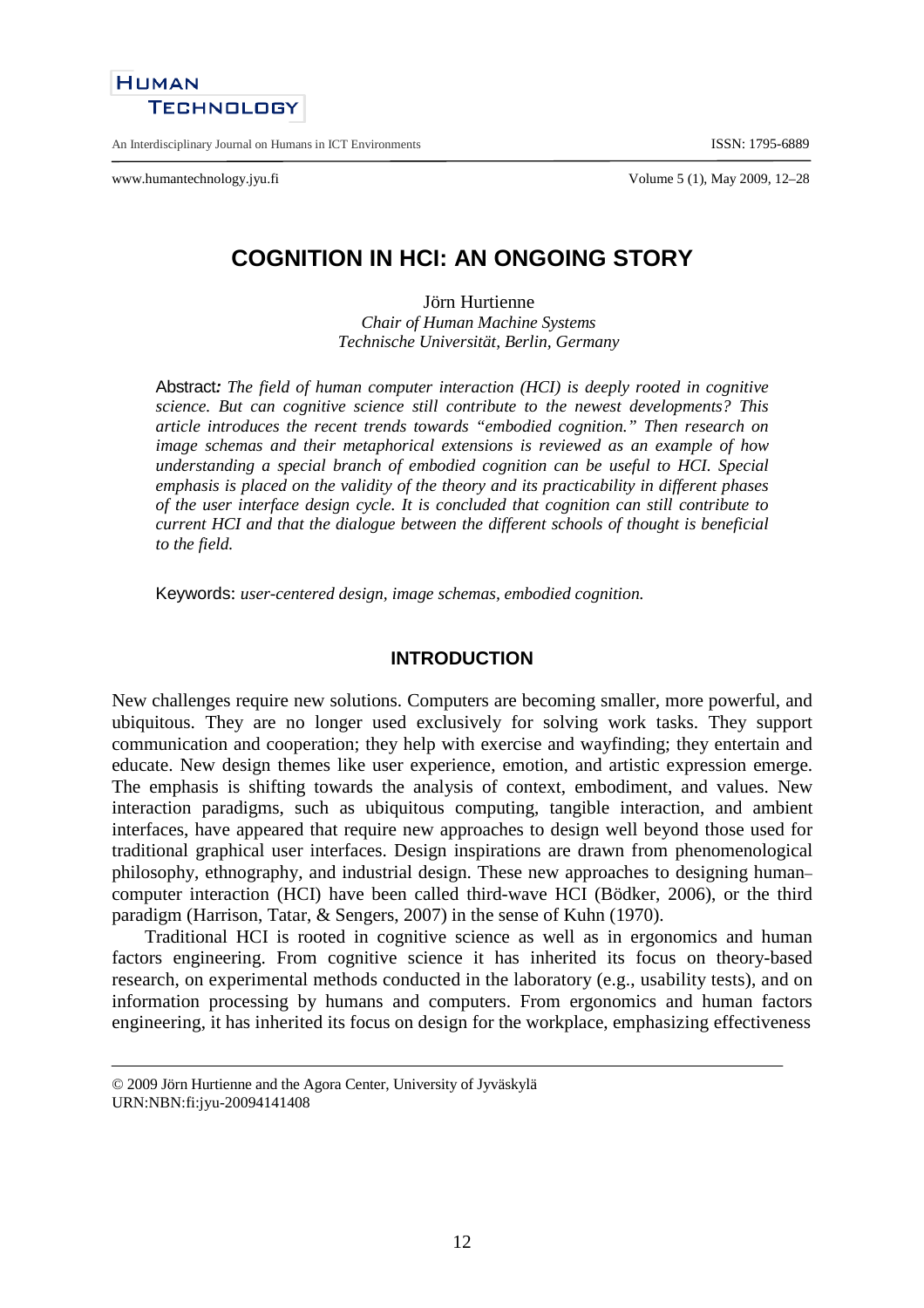and efficiency as design objectives. Traditional HCI, it is felt, cannot address the new developments adequately, hence the call for a paradigm shift.

Do these new developments mean that cognition and the scientific method are not needed anymore? Looking from the cognitive science perspective towards third-wave HCI, however, these approaches seem to be eclectic collections of fairly vague design philosophies; the insights generated by research are highly context dependant and lack generalizability; and subjective interpretation prevails, which does not contribute much to finding "objective truth."

Who is right and who is wrong? Is there really a paradigm shift going on? Does one approach have to dominate another? According to Kuhn (1970), a generally accepted set of theory, associated methods, and domains of applications characterize a scientific paradigm. A new paradigm can only exist after it has overthrown the old one by being better able to explain new and old phenomena. A paradigm shift only occurs by a process of scientific revolution.

Is this what is currently happening to HCI? I would say no. Grudin (2006) pointed out that several approaches to HCI are currently coexisting. There is not a sole paradigm; there is a multitude. It seems that, rather, we are in what Kuhn (1970) describes as the preparadigm phase, in which different schools of thought advocate different theories, approaches, and applications. In this phase there is no consensus on any particular theory, although the research being carried out can be considered scientific in nature. Current HCI then should be seen as a dialogue among members of different schools.

In this article I view cognition as one school of thought rather than a paradigm in the Kuhnian sense, and I will show what this school of thought has to contribute to the scientific dialogue in today's HCI.

### **TRADITIONAL AND EMBODIED COGNITION**

The advent of computers influenced cognitive science and cognitive science influenced how computers were built. The computer brought a powerful idea to psychology: understanding the mind as an information processing device. Massaro and Cowan (1993) describe the defining properties of the information processing approach as follows: (a) The environment and cognition can be described in terms of input, process, and output; (b) Stages of processing can be broken down into substages; (c) Information is transmitted forward in time and all inputs necessary to complete one operation are available from the outputs that flow into it; (d) Each stage or operation takes some time; and (e) Information processing occurs in a physical system; representations are information embedded in states of the system, and processes are operations used to transform the representations. This idea of information processing means that one can trace the progression of information through the system from stimulus to response.

A high-level schematic of this approach is shown in Figure 1. The mind is seen as an information processing device consisting of independent modules for perception, cognition, and action. Often connected with the information processing view of cognition is the view of intelligence being explained by processes of symbol manipulation (Newell & Simon, 1976). Because symbols are abstract and amodal (i.e., not tied to perceptual representation), their processing can be implemented without difference in hardware, in software, in a brain, or in a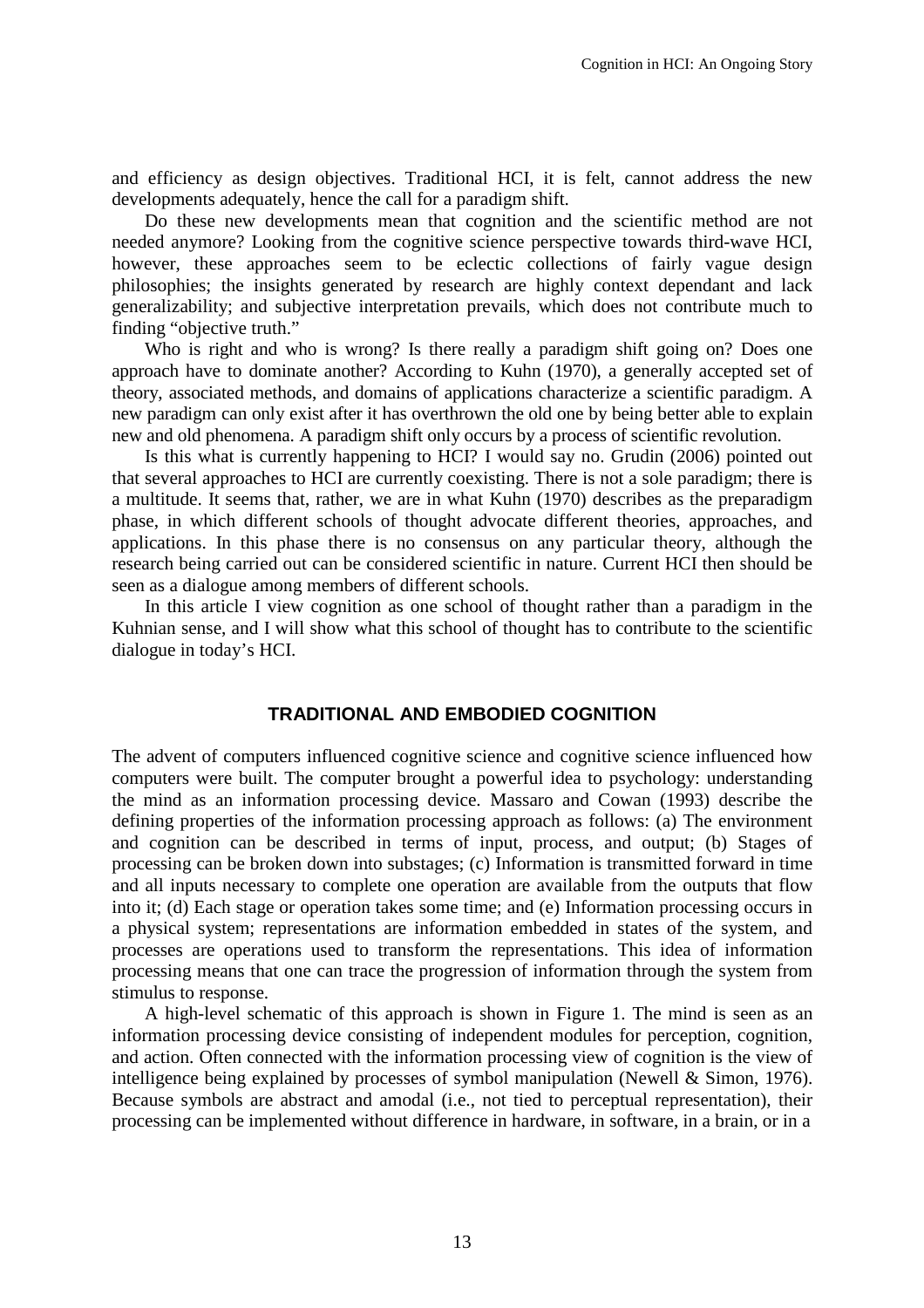

**Figure 1.** The traditional view of the mind, in which cognition forms a module separate from perception and action.

brain in a vat. Knowledge is equated with symbols, and thinking is equated with the application of algorithms. Theories of cognition are interchangeable with algorithmic programs. Indeed, a large part of the field of artificial intelligence was occupied with testing theories of human cognition that were formulated as computer programs.

Card, Moran, and Newell (1983) introduced this traditional view of cognition to HCI in their influential book, *The Psychology of Human Computer Interaction*. For an audience of computer scientists, they described the human mind as an information-processing system with memories, processors, cycle times, and specific laws of operation. They described it as *the model human processor* and proposed it as a general-purpose thinking device. This view of cognition and the model human processor was very successful in HCI. Card et al. summarized many principles, like the power law of practice, Fitts' law, and Hick's law, that enabled engineers to predict—within limits—human performance when interacting with computers. The GOMS (goals, operators, methods, and selection rules) analysis and the keystroke level model were powerful tools for modeling human–computer interaction. The model human processor concept influenced many milestone textbooks in HCI, among them Deborah Mayhew's (1992) *Principles and Guidelines in Software User Interface Design*. Cognitive modeling (or cognitive engineering) is the subfield in HCI that tries to replicate users' cognitive processes within the computer in order to better predict user behavior (Byrne, 2003; Norman, 1986). Different stages of information processing can still be found in today's human factors or usability engineering textbooks (Rosson & Carroll, 2002; Wickens & Hollands, 2000).

The metaphor of the mind as an information-processing device soon attracted criticism. Winograd and Flores as well as Dreyfus, Dreyfus, and Athanasiou (both in 1986) maintained that the traditional cognitive view on the mind is flawed and that artificial intelligence will not go far, based on this model. They backed their arguments with philosophical theories by Heidegger and Merleau-Ponty that bring in the ideas that thinking is dependant on perception, action, and experience; that having a human body thoroughly influences and constrains human cognition; and that human experience must be studied using a phenomenological approach. The mind cannot be viewed as a device operating on bits of information according to formal rules. Much of human intelligent behavior and expertise relies on intuition and subconscious processes, rather than conscious symbolic manipulation captured in formal rules. Works in robotics supported this criticism, showing that many everyday behaviors involving balance, motion, and navigation do not need high-level symbolic manipulation to be successful, because "the world is its own best model" (Brooks, 1990, p. 5).

The view that conscious symbol manipulation is, at best, only a small part of our intelligence is gaining ground in cognitive science. Evidence shows that cognition cannot be separated from sensory and motor processes. Language understanding, for instance, involves simulations of sensorimotor experiences rather than manipulating amodal symbols (Glenberg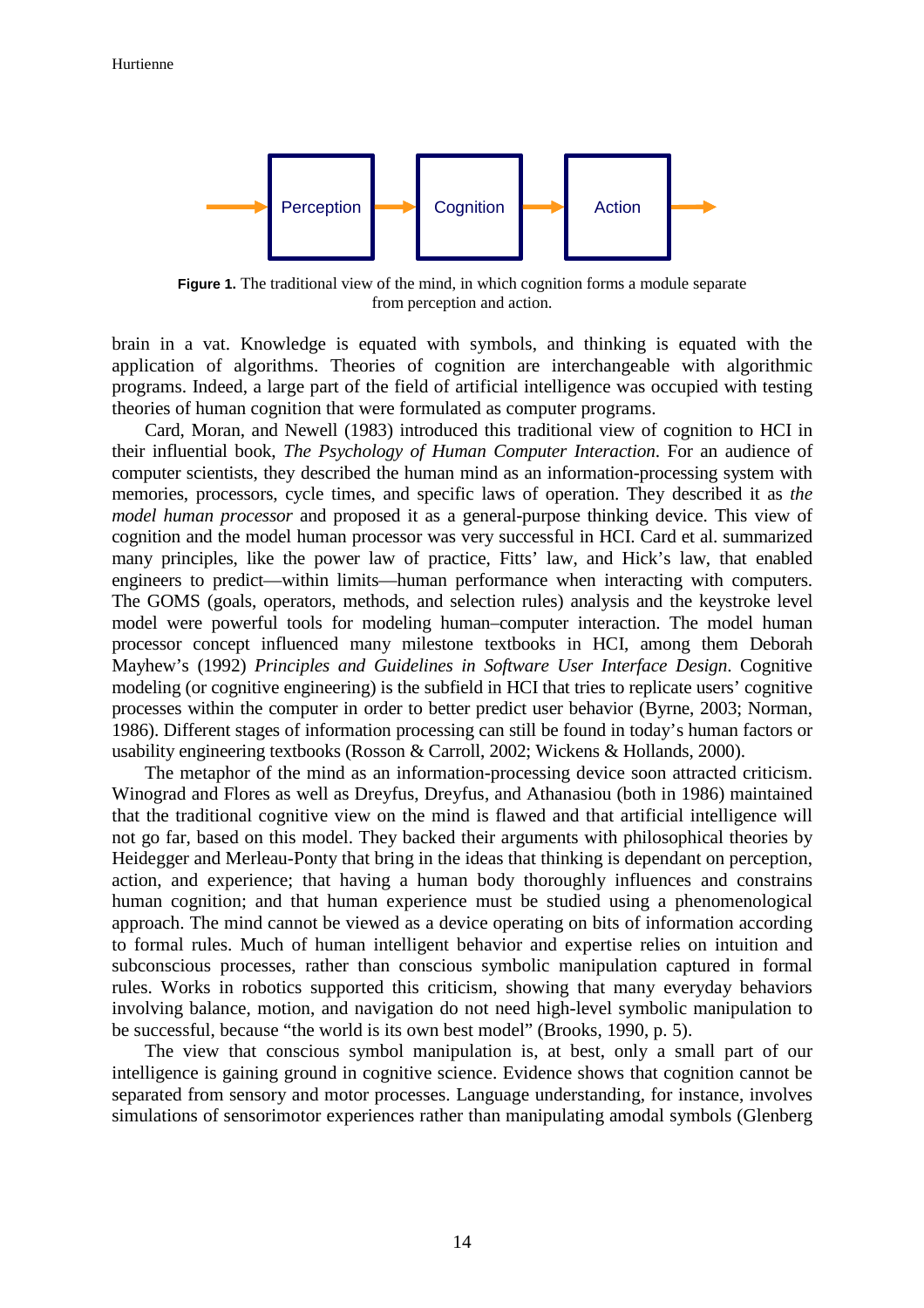& Kaschak, 2002). Sensorimotor input directly affects cognitive judgments about time (Casasanto & Boroditsky, 2008). Categorical knowledge is grounded in sensorimotor regions of the brain (Barsalou, 1999). And thoughts about abstract things, like the self, the mind, morality, emotions, causality, or mathematics, are grounded in the sensorimotor experience of the world (Lakoff & Johnson, 1999; Lakoff & Núñez, 2000).

Such evidence led to the view that cognition is embodied. Embodiment emphasizes that cognition is dependant on its concrete implementation in a human body, with specific sensory and motor capabilities. Connected to it is the idea that cognition takes place in the real world, that is, that cognition is situated, time-pressured, action-oriented, and emerges in interaction with the environment (Wilson, 2002). Hence, the clear demarcation between perception, action, and cognition cannot be sustained any longer, and large overlaps between these faculties exist (Figure 2).

Many of the general ideas in embodied cognition have entered third-wave HCI (cf. Dourish, 2001). As mentioned above, not all of them are clear-cut enough to be easily applied to human–computer interaction. Here, I will follow a notion of embodied cognition that describes how much of our thinking is influenced by past embodied experience. This idea is expressed by Zwaan and Madden (2005, p. 224): "Interaction with the world leaves traces of experiences in the brain. These traces are (partially) retrieved and used in the mental simulations that make up cognition. Crucially these traces bear a resemblance to the perceptual and action processes that generated them…and are highly malleable." In the remainder of the article, a theory will be introduced that is concerned with these "traces of experiences" and that calls these traces *image schemas*. Research will be presented that shows how image schema theory is valid and useful in a context of user–interface design.

## **IMAGE SCHEMA THEORY**

Image schemas are abstract representations of recurring sensorimotor patterns of experience (Johnson, 1987). They are formed by and directly structure our experience with the world. The *container* image schema, for example, forms the basis of our daily experiences with houses,



**Figure 2.** Embodied view of the mind, with large overlaps between cognition, perception, and action.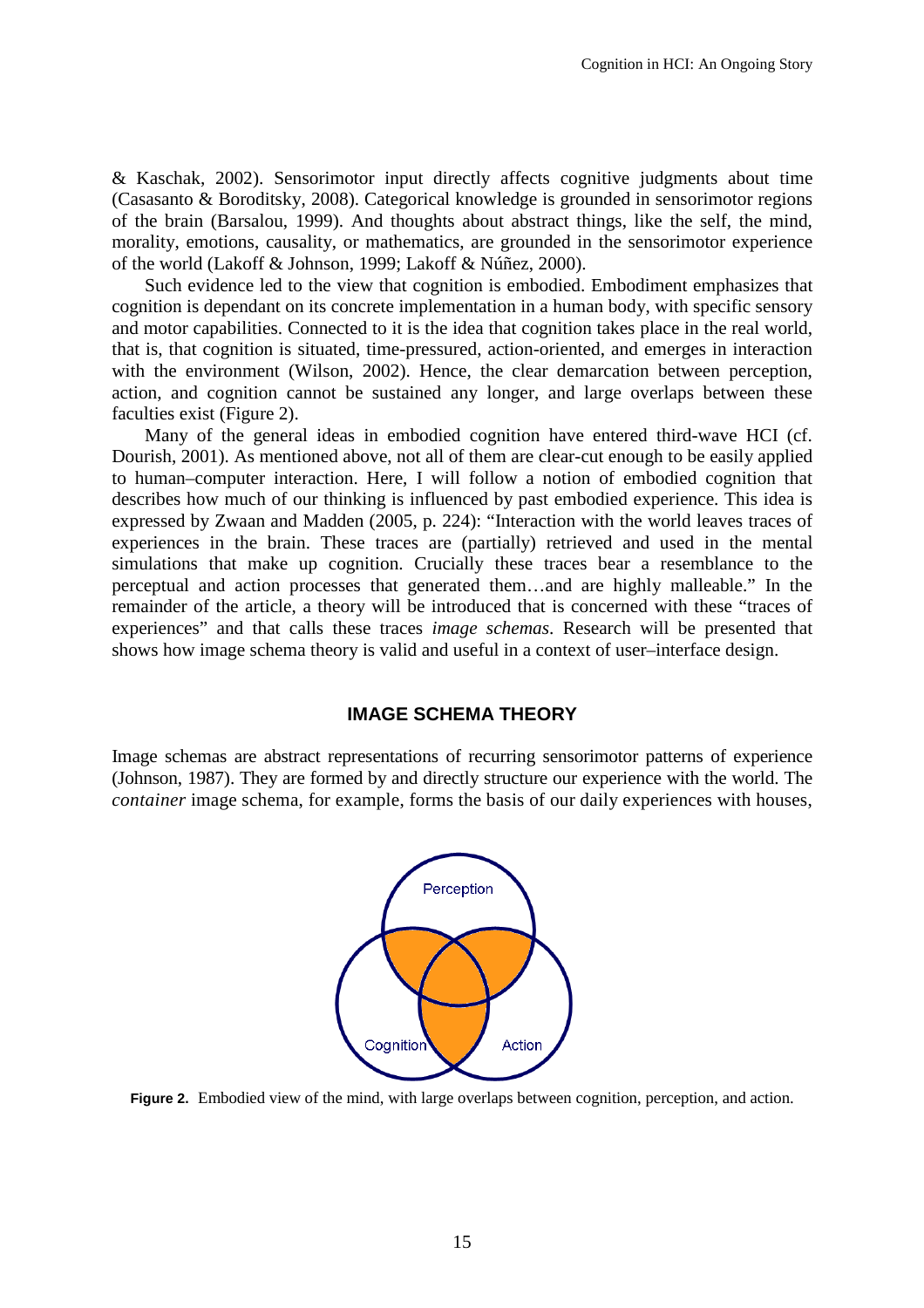rooms, boxes, teapots, cups, cars, and so on. A container is characterized by an inside, an outside, and a boundary between them. Consider the many container events encountered in simple activities: "Take for example a child in a red dress who watches her mother put cookies into a jar. The child takes the lid off the jar and looks inside to search for the cookies. She reaches into the jar,…down into the cookies,…grasps a cookie (so that the cookie is now in her hand), and takes it out. She wraps the cookie in a napkin. She walks with the cookie through a door into another room, where she is picked up in her mother's arms and put into a high chair. She watches the mother pour milk into a glass. She then dunks her cookie into the milk (which is itself contained in the glass), and puts the cookie into her mouth" (Dewell, 2005, p. 371–372). These examples show that containers can have different forms and consistencies: They can be instantiated by fluids (the milk), collections of things (the cookies), or flexible wraps (the napkin). (See also the experimental evidence in Feist, 2000; Garrod, Ferrier, & Campbell, 1999). One of the entailments of the container image schema is that the content of a container is separated from what is outside the container. The container image schema and its entailments are reused when thinking about abstract categories. It surfaces in conventions when we talk about "being in Florida" or that someone is persuaded "to enter into the contract." Both expressions connote abstract containers without physical instantiations in the real world.

Table 1 lists a set of image schemas that are found in the cognitive science literature (Baldauf, 1997; Clausner & Croft, 1999; Hampe, 2005; Johnson, 1987; Talmy, 2005). The image schemas in Table 1 are separated into groups of *basic*, *space*, *force*, *containment*, *process*, *multiplicity*, and *attribute* image schemas.

Although most of these image schemas were derived from linguistic and philosophical analyses, they are proposed to stem from physical interaction with the world. As mentioned above, they can be transferred to the thinking about abstract, nonphysical entities. This transfer is called a *metaphorical extension* of the image schema. Metaphorical extensions are often grounded in bodily experience. For example, experiencing the level of liquid rising in a container when more liquid is added or seeing a pile of paper shrink when sheets are taken away leads to the metaphorical extension *more is up–less is down*. This correlation between amount and verticality is subsequently generalized to abstract entities like money or age, as can be seen

| Group               | <b>Image Schemas</b>                                                                                                                    |
|---------------------|-----------------------------------------------------------------------------------------------------------------------------------------|
| <b>BASIC</b>        | object, substance                                                                                                                       |
| <b>SPACE</b>        | center-periphery, contact, front-back, left-right, location, near-far,<br>path,<br>rotation, scale, up-down                             |
| <b>CONTAINMENT</b>  | container, content, full-empty, in-out, surface                                                                                         |
| <b>MULTIPLICITY</b> | collection, count–mass, linkage, matching, merging, part–whole, splitting                                                               |
| <b>PROCESS</b>      | cycle, iteration                                                                                                                        |
| <b>FORCE</b>        | attraction, balance, blockage, compulsion, counterforce, diversion, enablement,<br>momentum, resistance, restraint removal, self-motion |
| <b>ATTRIBUTE</b>    | big-small, dark-bright, heavy-light, smooth-rough, straight,<br>strong-weak,<br>warm-cold                                               |

**Table 1.** List of Image Schemas.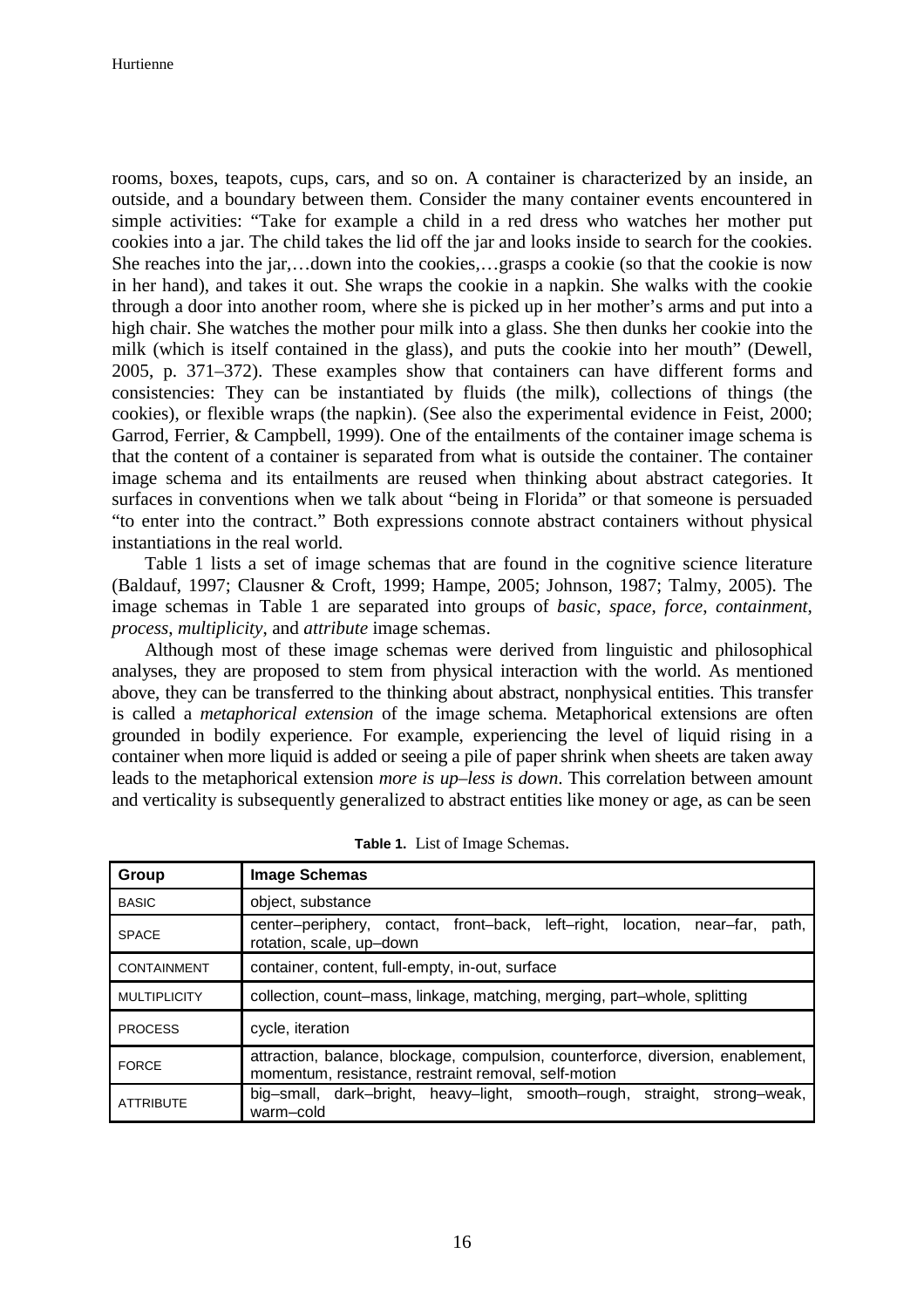in expressions like "My income rose last year," "Rents are going up," or "He is underage." Other metaphorical extensions of the up–down image schema are (Lakoff & Johnson, 1980):

*Good is up–bad is down*: "Things are looking up"; "We hit a peak last year, but it's been downhill ever since."

*Happy is up–sad is down*: "I'm feeling up"; "That boosted my spirits"; "He is really down these days"; "I'm depressed."

*High status is up–low status is down*: "She'll rise to the top"; "He's at the bottom of the social hierarchy."

There are more than 40 image schemas, and each image schema gives rise to several metaphorical extensions: More than 250 metaphorical extensions have been documented in the literature (Hurtienne, Weber, & Blessing, 2008). Although much of this research was done on linguistic data, cognitive linguists claim that these metaphorical extensions are only expressions of underlying conceptual metaphors. Because this claim is very strong, research is necessary that provides evidence beyond pure linguistic analysis. (This is addressed more fully below.)

The universal character of image schemas, their—in the course of life—extremely frequent encoding in and retrieval from memory, and their subconscious processing make them interesting as patterns for designing user interfaces. A *left–right* image schema (along with an up–down image schema), for example, may be represented by a joystick on a toy car's remote control. When the joystick is moved leftward, the toy car turns left. A rightward move of the joystick lets the toy car turn right, thus a simple physical mapping. Metaphorical extensions of image schemas can be used to represent abstract concepts, such as using up– down in a vertical slider for controlling the intensity of the speaker volume (more is up) or to rate the attractiveness of a new car (good is up). This use of image schemas for representing abstract concepts is one of the major promises for user–interface design, because, in the mind of users, they subconsciously tie the location, movement, and appearance of user interface elements to their functionality. Thus they can provide an extra layer of meaning to physical properties of interfaces. The next section describes research into how image schema theory has been applied to user interface design.

#### **IMAGE SCHEMAS IN HCI**

As in any theory useful for HCI, image schema theory needs to fulfill the requirements of (a) making valid predictions in a context of user interface design, and (b) being useful in practice. Research that has addressed these requirements is reviewed here.

### **Validity**

Image schema theory originates from the fields of cognitive linguistics and philosophy. In language, image schemas are found to motivate grammatical forms, underlie the meaning of prepositions, motivate verbs and adverbs, and motivate many metaphorical extensions of abstract concepts like causation, death, and morality (Baldauf, 1997; Gibbs & Colston, 1995;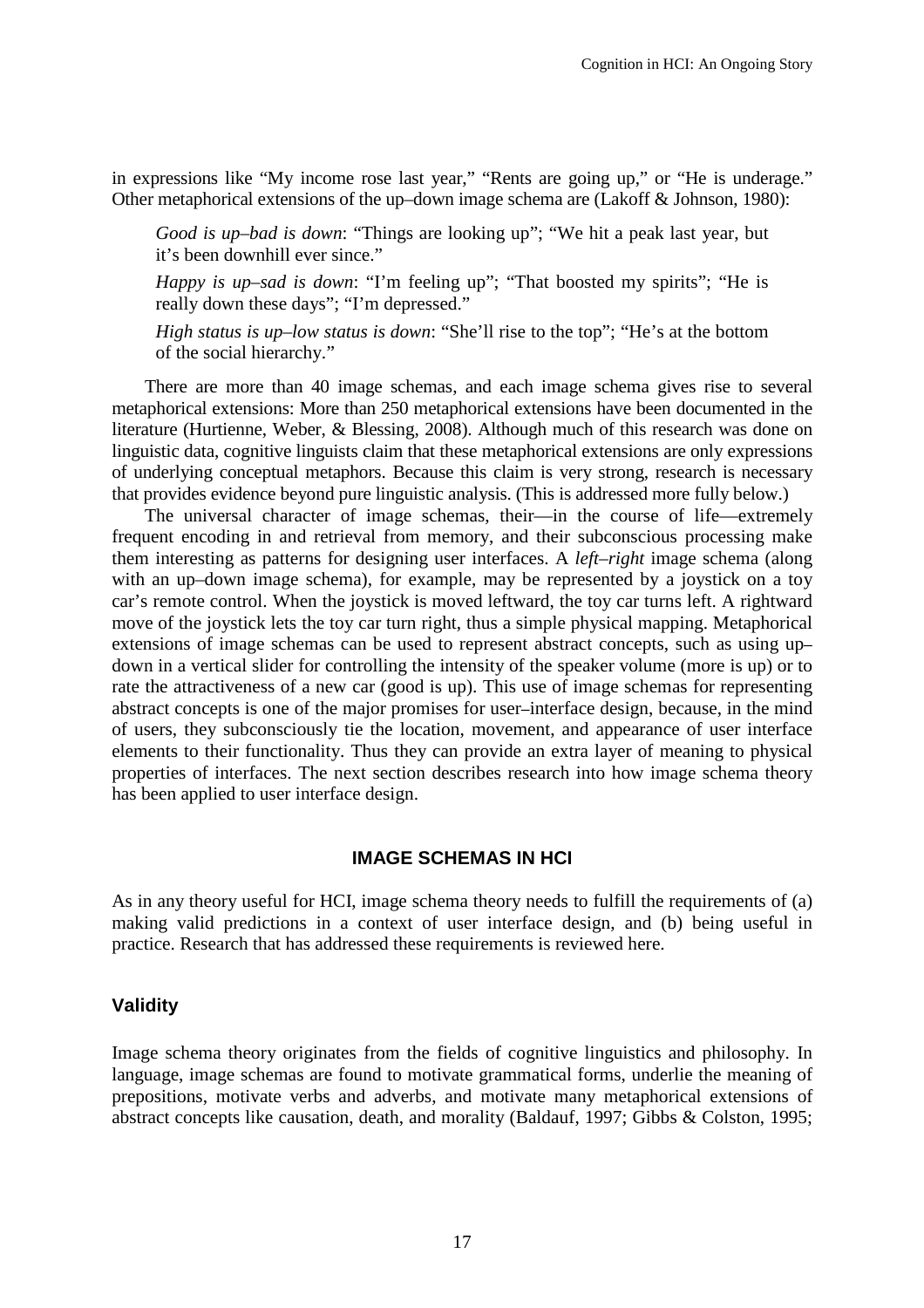Hampe & Grady, 2005; Lakoff & Johnson, 1980, 1999). The question is whether they are also valid outside a purely linguistic context.

Psychological experiments show that image schemas are mediating between perception, language, action, and cognition. Mandler (1992, 2004, 2005) describes research that shows how image schemas are involved in building up a sensorimotor representation of the world in the young infant and how they scaffold the acquisition of early concepts and language. Other studies show that nonverbal image schema instantiations interfere with sentence understanding when the sentence implies a different image schema (e.g., left–right instead of up–down) and facilitate understanding when the image schema orientation is consistent. These effects could be shown with visual, acoustic, and motor instantiations of a number of different image schemas (up–down, left–right, *front–back*, *near–far*, *rotation*; see Hurtienne, 2009, for a review). How image schemas are plausible from a neurocognitive standpoint was shown by Barsalou (1999).

The psychological reality of a number of metaphors of the up–down image schema was shown by Meier and Robinson (2004), Casasanto and Lozano (2006, 2007), and Schubert (2005). The metaphor *similar is near–different is far* was validated by Casasanto (in press). He found that people judge abstract words more similar when they are presented close together than when they are presented further away from each other. Meier, Robinson, and Clore (2004; Meier, Robinson, Crawford & Ahlvers, 2007) experimentally confirmed the relation between affective state and instances of the *bright–dark* image schema (e.g., *happy is bright–sad is dark*). Metaphors of time perception were investigated by Boroditsky (2000; Boroditsky & Ramscar, 2002), also under a complete avoidance of verbal material (Casasanto & Boroditsky, 2008). Metaphorical expressions in gesture replicate those found in speech (Cienki & Müller, 2008; McNeill, 1992, 2005). Neurological evidence for conceptual metaphor is discussed in Kemmerer (2005) and Rohrer (2005).

Despite the multiplicity of studies in linguistics and psychology, only a few studies validate the claims of image schema theory in the domain of HCI. The idea is that user interfaces consistent with metaphorical extensions of image schemas will be more effective (i.e., less error prone), more efficient (i.e., less time consuming), and more satisfying to use (i.e., they receive better ratings by participants) than inconsistent user interfaces.

Two studies (Hurtienne & Blessing, 2007) investigated metaphorical extensions of the up–down image schema with arrangements of buttons and sliders. In these, efficiency was measured by response times and satisfaction by subjective suitability ratings of different arrangements. In the first experiment, participants evaluated hotels along different dimensions. They did this with a simple two-button interface, with one button in the upper position and the other in the lower position (Figure 3). The results show that participants significantly preferred button arrangements consistent with the metaphors more is up–less is down, good is up–bad is down, and *virtue is up–depravity is down* over button arrangements that were inconsistent with these metaphors. In the case of good is up and virtue is up, response times were significantly lower when the buttons were arranged in a manner consistent with the metaphor than when they were inconsistent. No statistical difference in response times was found for the metaphor more is up.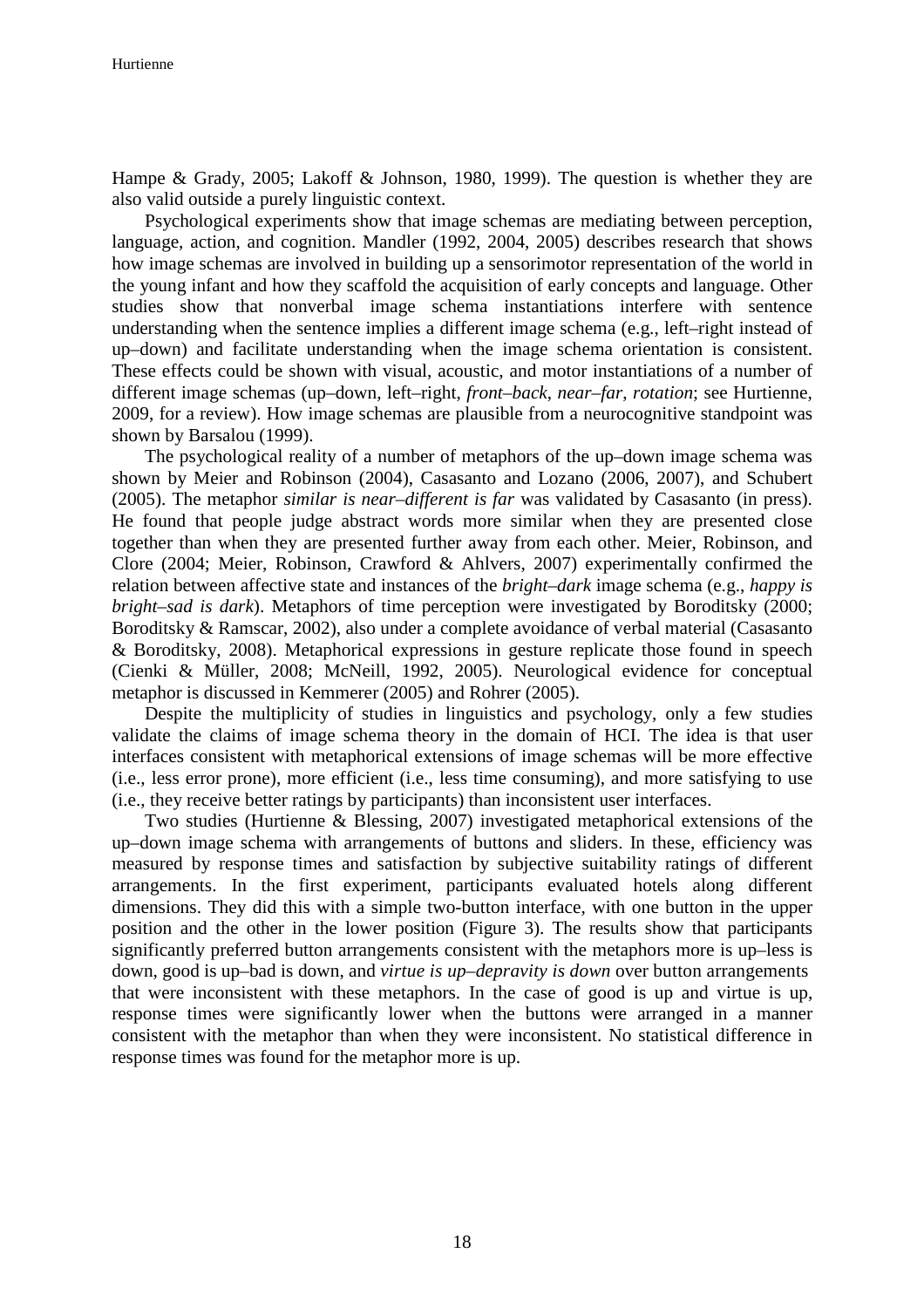

**Figure 3.** Button labels in a hotel evaluation task. Button labels on the left are compatible with the metaphor virtue is up; labels on the right are incompatible (Hurtienne & Blessing, 2007).

The second experiment investigated the metaphors more is up and good is up. Participants received a context-free task with vertical analogue sliders and they were to indicate in which direction they would push the slider when asked to adjust the slider to display more, less, better, or worse. The results validated the metaphors, showing that preferences were significantly higher and response speeds were significantly lower for the metaphor-consistent sliders than for the metaphor-inconsistent sliders. In both experiments, alternative explanations of the findings could be ruled out by control conditions in which the buttons and sliders were arranged horizontally.

Measures of all three usability indicators—effectiveness, efficiency, and satisfaction were taken in an experiment that investigated the influence of the near–far image schema in judging the similarity of display values in pointer and number displays (Hurtienne, 2009). Well-known design principles like the proximity compatibility principle (Wickens & Hollands, 2000) state that values that are processed together during a task should also be placed near each other on the display. This principle, however, is in contrast to the metaphor similar is near–different is far, evident in expressions like "A and B are close, but they are by no means identical" or "the difference between A and B is vast." This metaphor would predict that two displays showing differing values should be placed further apart, even if they belong to the same task. In these experiments it could be seen that in a comparison task in which display similarity varied along one dimension (display value) more errors were made and reaction times were slower when following the proximity–compatibility principle. Following the metaphor similar is near was more beneficial to performance. However, subjective suitability ratings were less distinctive between the two principles.

Across all three experiments (Hurtienne & Blessing, 2007; Hurtienne, 2009) effect sizes *d* (Cohen, 1988) were measured. Response times as efficiency measures show small- to mediumsized effects (average  $d = .45$ ). Error rates as effectiveness measures were sometimes not available because the tasks were too easy. If there were error effects, they were in the medium to high range  $(d = .74)$ . Expressed in percentages, this means up to 14% gains in speed and 50% fewer errors in the metaphor consistent conditions. Suitability ratings as measures of satisfaction show very large effects (average *d* = 2.28) and could swing from a strong rejection of the inconsistent to a strong acceptance of the consistent interfaces.

Image schemas are useful not only for conveying functional information, but they also can be used for conveying aesthetic information (van Rompay, Hekkert, Saakes, & Russo, 2005). The expression of the image schemas up–down, container, and *balance* was manipulated in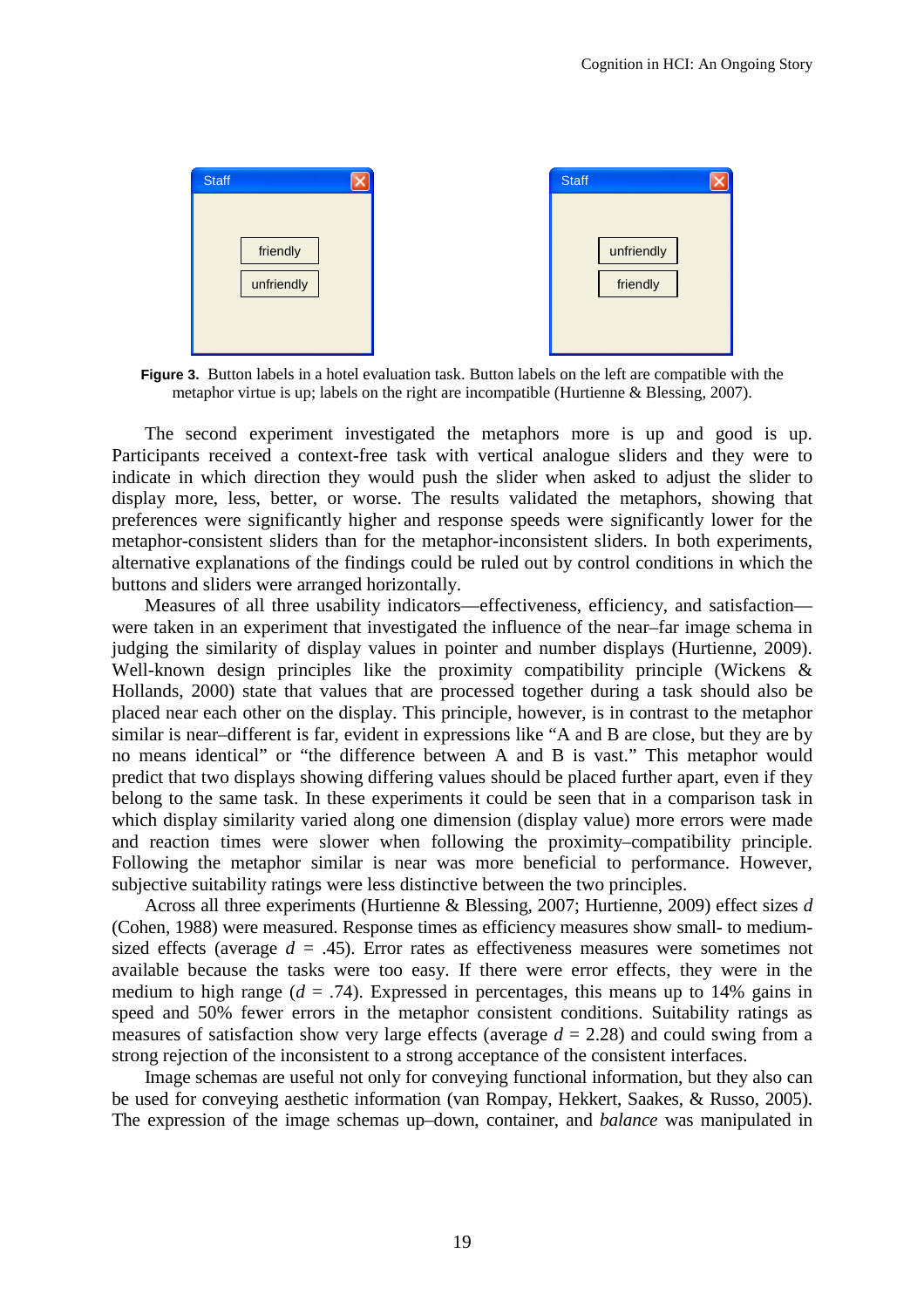jugs and alarm clocks. Up–down, for instance, was varied by manipulating the height of the objects. Participants rated the expression of the objects on nine dimensions, for example, secure–insecure, introvert–extravert, and constricting–liberating. The results showed that the image–schematic variations in product appearance influenced the ratings on the abstract dimensions. Unfortunately, the study was not based on specific metaphorical extensions derived from theory, so it provides no evidence for or against the validity of specific metaphors.

In a recent study, 29 metaphorical extensions of five attribute image schemas (big–small, bright–dark, *warm–cold, heavy–light*, and *smooth–rough*) were investigated (Hurtienne, Stößel, & Weber, 2009). Participants received simple objects (Lego bricks of different sizes, colors, and textures; small bottles filled with hot and cold water; or a light and a heavy match box) and were given an abstract word for which they should find the one object that best represents this word. For example, they received black and white Lego bricks and should say which best represented the word *happy*. Here, the metaphor happy is bright–sad is dark predicts that people will choose the white brick as an answer (indeed, 88% did). Other examples of metaphors under investigation are *important is big–unimportant is small, good is bright–evil is dark*, *emotional is warm–unemotional is cold*, *problematic is heavy– unproblematic is light*, and *polite is smooth–impolite is rough*. Averaged over all 29 metaphors, 78% of the participants' answers were consistent with the metaphors' prediction, a value that lies significantly above chance agreement (50%). There were, however, great variations in strength between the metaphors and the presentation styles of image schemas. The metaphor good is bright–evil is dark, for example, received 100% agreement when using black and white Lego bricks, but only 67% agreement when using light-blue and dark-blue bricks, suggesting that the specific instantiation of image schemas plays a great role in whether metaphors are valid or not.

Altogether, the evidence on the validity of image schemas and their metaphorical extensions inside and outside the context of user interface design is promising. Further research will be necessary to replicate these findings under different circumstances, to detect the effects of context and conflicting metaphors, and to refine the theoretical predictions. Much of the potential has not been tapped so far and many hypotheses are still hidden in the 250 metaphorical extensions that have been documented by cognitive linguists.

Because these metaphorical extensions are hypothesized to derive from correlations in basic sensorimotor experience, they should exhibit a high degree of universality across cultures. In a comprehensive survey of linguistic metaphors, Kövecses (2005) shows that metaphors about emotions, event structure, time, and the self are consistent across languages of different families (such as English, Chinese, Hungarian, Japanese, Polish, Wolof, and Zulu). Only minor variations occur, for example, in the word forms that are used (e.g., nouns instead of verbs) or in the different salience of parts of the metaphor. In our own studies (Hurtienne, 2009; Hurtienne, et al., 2009) participants with different native languages (Chinese, French, Polish, Spanish, Japanese) produced results that were not noticeably different from the majority of subjects whose mother tongue was German. Although such results are promising regarding the universality of conceptual metaphor in the HCI context, the issue awaits further study in the form of dedicated comparative studies.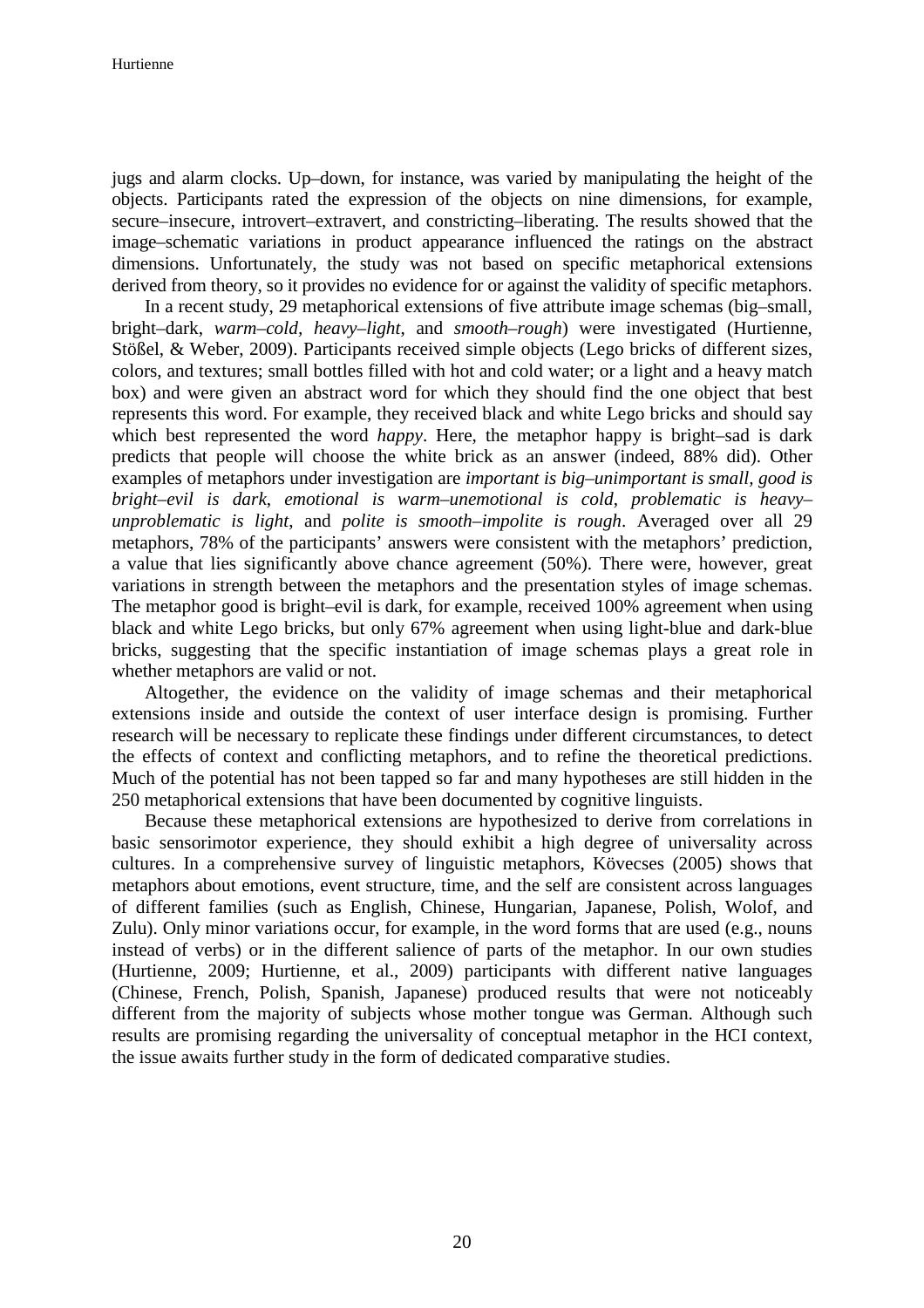### **Practicality**

If image schemas are at the basis of much concrete and abstract thought, as the theory suggests, they might be usefully employed as a language to describe users' mental models, their tasks, and the user interfaces. Having established that image schema theory makes valid predictions, the concern now is how designers can use image schemas in their daily design work and how useful image schemas are. This section reviews previous research regarding a model of the human-centered design process, as proposed by ISO 13407 (International Organization for Standardization, 1999; see Figure 4). The process starts with a planning phase (goals, time, budget). Then the four core design activities are (a) understand and specify the context of use, (b) specify the user and organizational requirements, (c) produce design solutions, and (d) evaluate designs against requirements.

In the first phase of the cycle, the context of use typically is analyzed in situ. Characteristics of the task to be solved (including user goals), the current technological support, the characteristics of the target user group, and the general organizational context are analyzed. Several studies show that image schemas can be extracted from users' utterances, thus revealing parts of their mental models. Maglio and Matlock (1999), for example, analyzed users' mental models of the World Wide Web (WWW) using image schemas. Although the WWW is usually described as a *collection* of web sites (*locations*) that are connected via *links,* the users' utterances revealed many *self-motion*, container and *path* image schemas. The use of path metaphors increased in line with the participants' greater experience in using the WWW.

In other studies, the mental models of people were examined when navigating in airports (Raubal, 1997; Raubal & Worboys, 1999). Image schemas were extracted from the utterances



**FIgure 4**. The human-centered design (HCD) process according to ISO 13407 (ISO, 1999).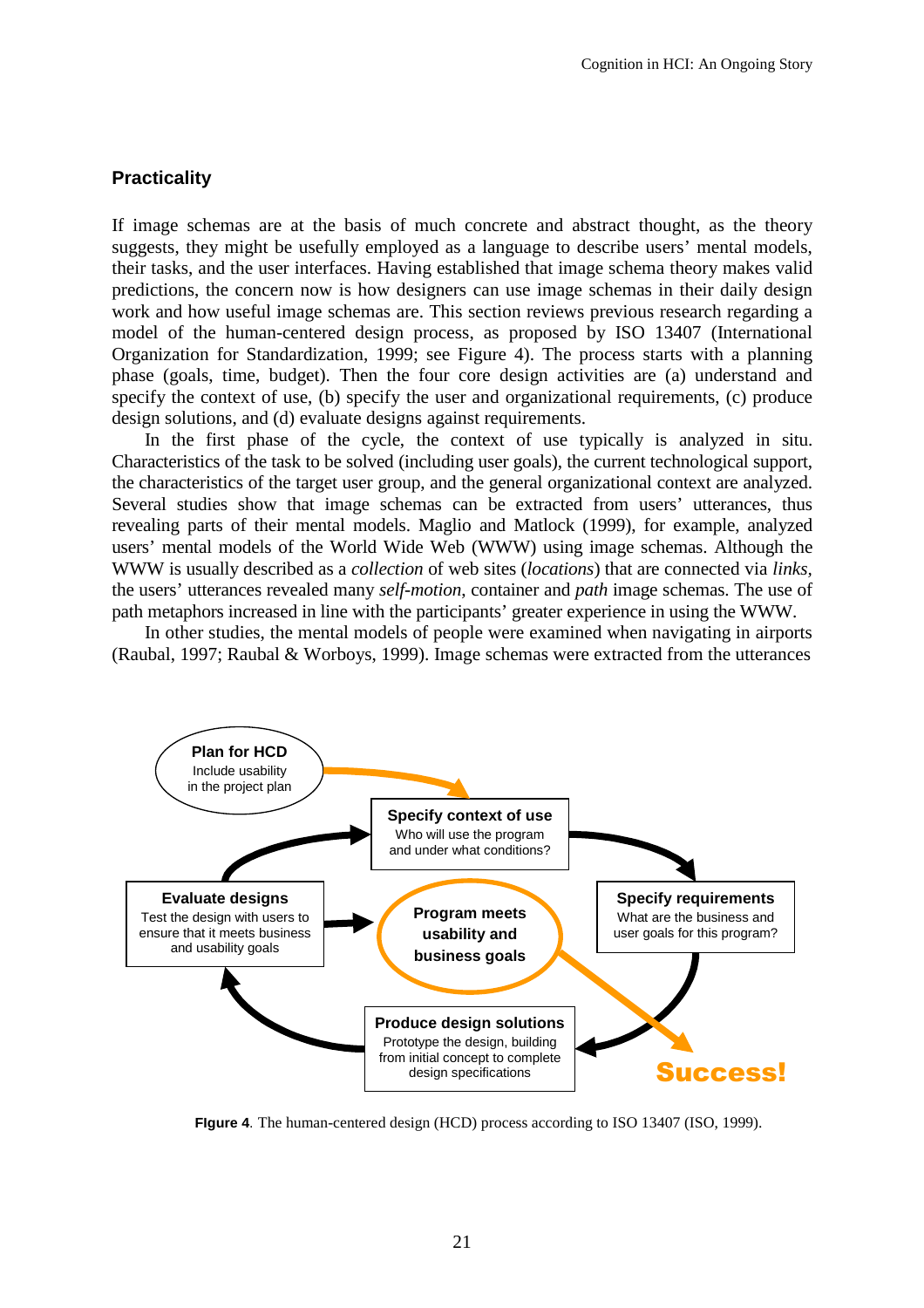the users made while finding their way through simulations of these airports. Image schemas could be extracted from almost all utterances of the participants, and suggestions for the redesign of the airport navigation system could be derived from the results by the researchers.

Image schemas were also used to analyze and describe user interface metaphors (Kuhn & Frank, 1991). Zooming, for instance, instantiates both a near–far image schema that mediates a *part–whole* image schema. Similarly, desktops and clipboards are instances of the *surface* image schema; and folders and trashcans instantiate the container image schema. The results of a large number of image–schematic analyses, for example, of airplane cockpits, ticket and cash machines, tangible user interfaces, business software applications, or software widgets, have been collected in a database called ISCAT (Image Schema CATalogue; Hurtienne, Weber et al., 2008). The database was built to provide designers with examples of image schema uses and their effects on the usability of products.

Image schemas and their metaphorical extensions also have been proven effective in the design phase of prototypical applications. One application, SchemaSpace (Lund, 2003), is a collection of WWW bookmarks organized in a hierarchy (Figure 5). Semitransparent cones in an information landscape represent different categories of bookmarks, thus drawing on the metaphor *categories are containers*. The more bookmarks there are in one category, the taller the cone is (more is up). The relevance of single bookmarks in a category is conveyed by the metaphor *important is central*. Connections between cones (link) indicate the relations between subcollections of bookmarks. Higher level categories are located higher in the landscape (e.g., on a hill) and lower level categories are located lower in the landscape drawing on the metaphor *abstract is up–concrete is down*. Finally, similar categories (cones) are located near each other and dissimilar items are located far from another (similar is near–different is far).



**Figure 5.** SchemaSpace, a personal information browser, illustrating the image-schematic metaphors categories are containers, more is up and connectedness is linkage (Lund, 2003, p. 150; used with permission).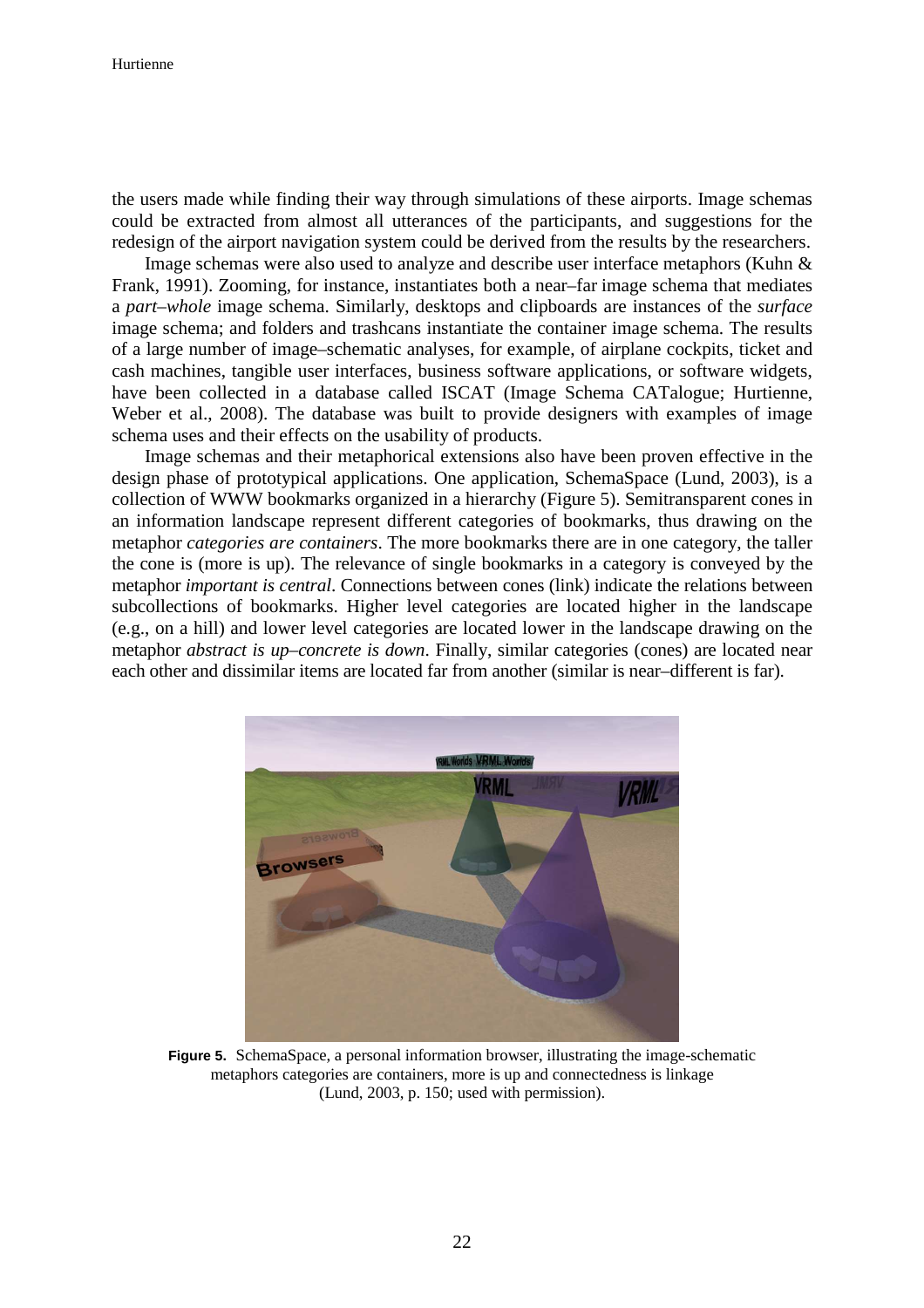The SchemaSpace prototype was evaluated by a number of users who solved information finding tasks; the same users also solved the same tasks with an information-equivalent hypertext prototype (Lund, 2003). The results showed that the SchemaSpace prototype elicited significantly more comments containing the image schemas center–periphery, container, link, near–far, part–whole, path, and up–down than the hypertext prototype. The hypertext prototype, in contrast, elicited only more comments containing the image schema surface. The author concluded that implementing metaphorical instantiations in user interfaces profoundly influences how users think about the interface.

The first application of image schemas covering all phases of the user-centered design cycle (i.e., from the context-of-use analysis via requirements specification, producing design solutions and evaluation) has been done in the redesign of a business application for accounting (Hurtienne, Weber et al., 2008). Image schemas were used to gather requirements from a context-of-use analysis of task steps, current user interfaces, and interaction steps, as well as the users' utterances. The strength of the image schemas was that they allowed a direct translation of requirements into design solutions.

For instance, in thinking aloud, users' often used front–back relations to describe their use of additional information, such as lists of contact persons in the company or additional order information. However, the current system presented this information either in left–right fashion on different monitor screens or *split* the information into several containers that had to be accessed separately. Consequently, putting any supplemental information into one container in a position behind the main screen (front–back) was posed as one of 29 image– schematic requirements.

It showed that image schemas were able to prescribe the structure of the interface without constraining the creativity of the designer in how image schemas become instantiated. For example, if main and supplementary information should be shown as an instance of the front– back image schema, the designer is free to creatively develop different forms of front–back appearance (Figure 6). Concrete design solutions were developed in the same way for other image–schematic requirements and the most suitable solutions were selected and combined to form the complete user interface concept. To show the flexibility of image–schematic requirements, the same set of requirements was used to develop a graphical user interface solution (Hurtienne, Weber et al., 2008) and a tangible user interface (Hurtienne, Israel, & Weber, 2008). In the subsequent evaluation with users, both solutions were rated as significantly higher in hedonic and pragmatic quality compared to the current solution.



**Figure 6.** Design variants of front-back arrangements of main (front) and supplementary information (back).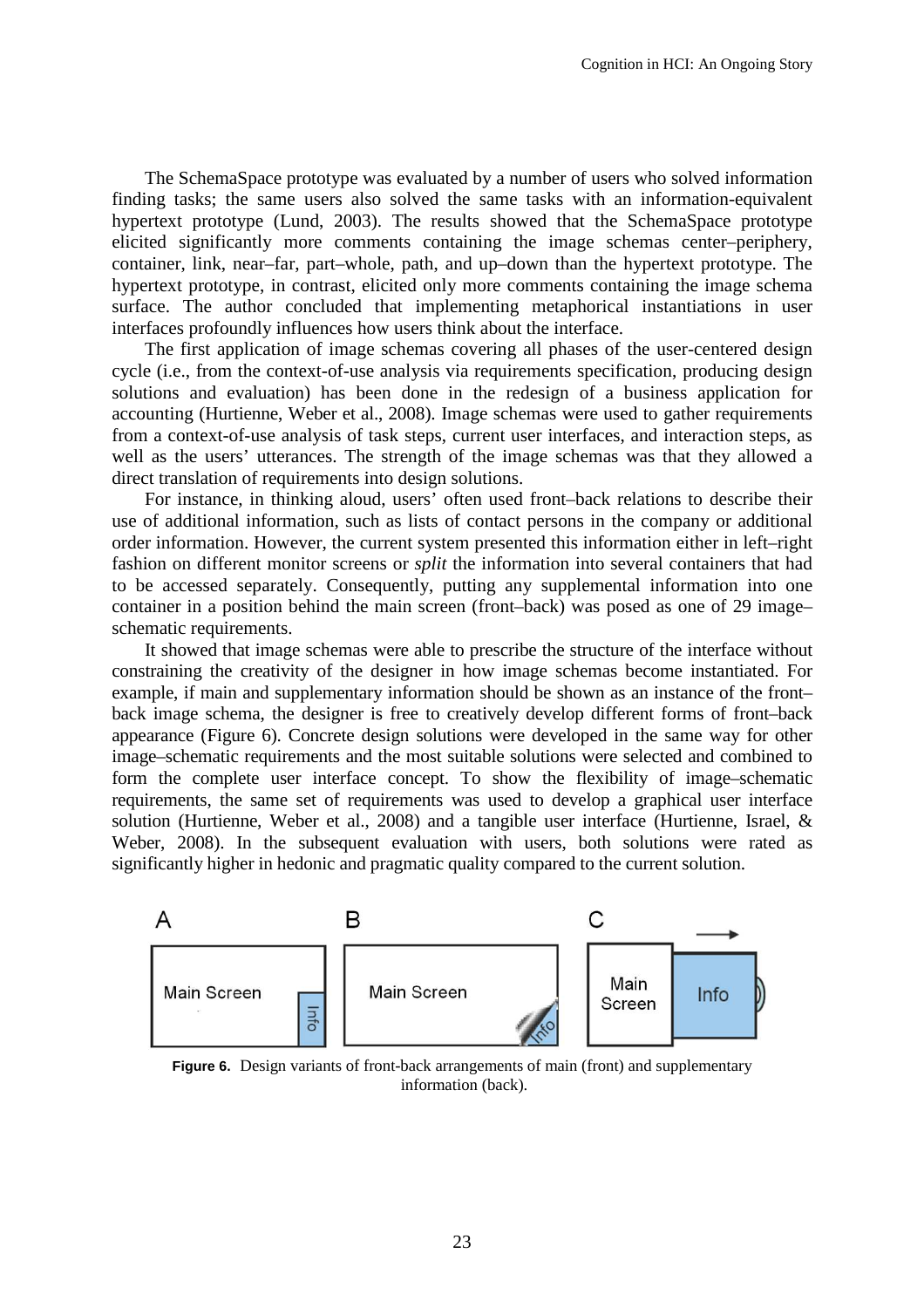#### **SUMMARY: WHAT HCI CAN LEARN**

First, although originating from research in cognitive linguistics, many image schemas and their metaphorical extensions are also valid within a user interface design context. Metaphorical extensions can provide design rules that were unknown until recently. They can point out the limits of current design principles, like the proximity compatibility principle and provide alternative explanations instead.

Second, as the practicability studies show, image schemas enhance insights during a user-centered design process. They allow the description of tasks, mental models, requirements, and design solutions to be conceived in a common language. They facilitate the transfer from requirements to design solutions by providing the structure of the prospective user interface.

Third, analyzing image schemas in user interfaces may lead to insights into implicit design rules and can help make them explicit. For instance, specific interactions and dependencies between image schemas emerged during the analyses for the ISCAT database. Among these are

- rules of image schema co-occurrences (e.g., *blockage* needs to be followed by *restraint removal*; *attraction* is resulting in *diversion*);
- image schema transformation rules (e.g., up–down is readily substituted by front– back relations); and
- typical problems (e.g., user interface elements that belong to the same task are often far away from each other without communicating their relation via a link or a common container image schema).

Fourth, there are a number of metaphorical extensions that are able to capture the "softer" aspects of human–computer interaction. Because computers today are increasingly used as tools for human–human communication, aspects such as social relationships, emotions, and personality traits need to be expressed through user interfaces. Metaphorical extensions of image schemas show how this could be done. Metaphors—*social relationships are links, intimacy is closeness, sinning is diversion from a path, affection is warmth, desire is attraction, intelligent is bright*, or *problems are heavy*—point to interesting ways on how one could build user interfaces for intangible domains of use.

Finally, image schemas have been used for building graphical and tangible user interfaces alike. This shows that they are flexible enough to be useful also for designing newer forms of interaction. Indeed, my present research extends the application of image schemas towards the design of haptic force-feedback interaction employing the group of force image schemas.

## **CONCLUSION**

Cognition certainly is not and will not be the only discipline contributing to HCI. This review shows at least two contact points to the other schools of thought.

One point of contact with ergonomics and human factors engineering is the concept of population stereotypes. Population stereotypes describe ways in which people, often subconsciously, expect user interface elements to function. The ergonomics literature,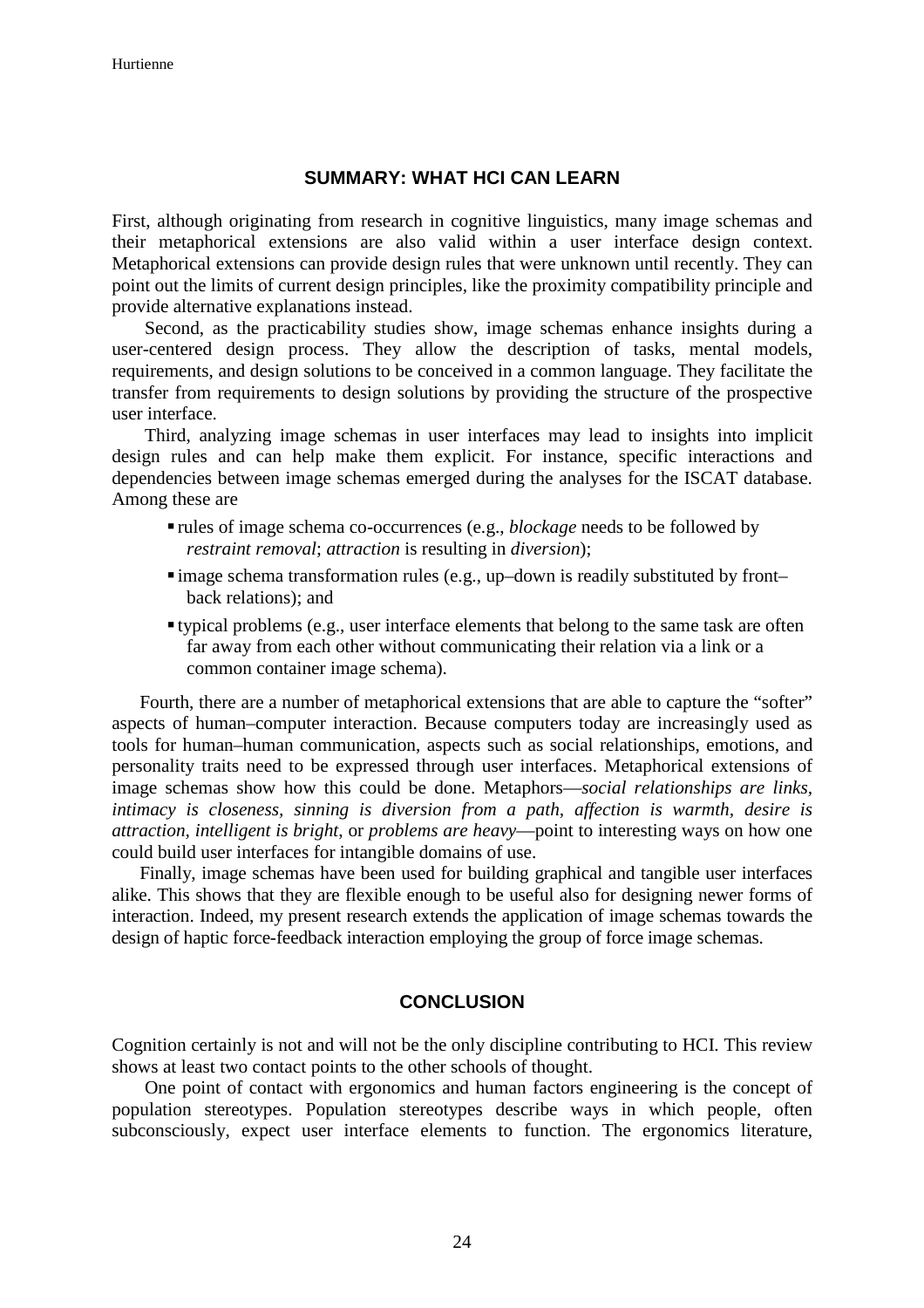however, documents only a few population stereotypes that were derived from user surveys. With image schema theory, however, the current number of documented stereotypes can be increased tenfold with known metaphorical extensions. This number may even be higher with further analysis (Hurtienne et al., 2009) inspired by the theory.

Another point of contact is with applications of third-wave HCI. Metaphorical extensions of image schemas provide a way to map the abstract realms of emotion and experience, which are more important in nonwork user interfaces, to spatial and physical properties of user interface elements. In the discussion of the validity, it has been shown that design with image schemas can enhance classical measures of effectiveness, efficiency, and satisfaction, as well as convey aesthetical attributes (van Rompay et al., 2005). Other studies have shown that image schemas are easily applied to third-wave user interface paradigms such as tangible interaction. Indeed, the image schema language is general enough to be useful in the design of other user interface styles as well (including artistic installations that intentionally violate common image schema usage).

Finally, this review shows that new theories of embodied cognition, when applied to HCI, can make cognitive science productive and interesting again. Cognition can still deliver theories with concrete predictions on what will be useful in design, methods that can readily be applied to the design process, and concrete design rules. As long as cognitive science develops, and someone in HCI listens, the story may go on.

#### **REFERENCES**

- Baldauf, C. (1997). *Metapher und Kognition: Grundlagen einer neuen Theorie der Alltagsmetapher* [Metaphor and cognition: Foundations of a new theory of everyday metaphor]. Frankfurt am Main, Germany: Peter Lang.
- Barsalou, L. W. (1999). Perceptual symbol systems. *Behavioral and Brain Sciences*, *22*, 577–609; 637–660.
- Bödker, S. (2006). When second wave HCI meets third wave challenges. In A. I. Mørch, K. Morgan, T. Bratteteig, G. Ghosh, & D. Svanæs (Eds.), *NordiCHI 2006: Proceedings of the 4th Nordic Conference on Human-Computer Interaction* (pp. 1–8). New York: ACM.
- Boroditsky, L. (2000). Metaphoric structuring: Understanding time through spatial metaphors. *Cognition*, *75*, 1–28.
- Boroditsky, L., & Ramscar, M. (2002). The roles of mind and body in abstract thought. *Psychological Science*, *13*, 185–188.
- Brooks, R. (1990). Elephants don't play chess. *Robotics and Autonomous Systems*, *6*, 3–15.
- Byrne, M. D. (2003). Cognitive architectures. In J. Jacko & A. Sears (Eds.), *Handbook of human–computer interaction* (pp. 97–117). Hillsdale, NJ, USA: Lawrence Erlbaum.
- Card, S., Moran, T., & Newell, A. (1983). *The psychology of human–computer interaction*. Hillsdale, NJ, USA: Lawrence Erlbaum.
- Casasanto, D. (in press). When is a linguistic metaphor a conceptual metaphor? In V. Evans & S. Pourcel (Eds.), *New directions in cognitive linguistics*. Amsterdam: John Benjamins.
- Casasanto, D., & Boroditsky, L. (2008). Time in the mind: Using space to think about time. *Cognition*, *106*, 579–593.
- Casasanto, D., & Lozano, S. (2006). Metaphor in the mind and hands. In R. Sun & N. Miyake (Eds.), *Proceedings of 28th Annual Conference of the Cognitive Science Society* (pp. 142–147). Hillsdale, NJ, USA: Lawrence Erlbaum Associates.
- Casasanto, D., & Lozano, S. (2007). Meaning and motor action. In D. McNamara & G. Trafton (Eds.), *Proceedings of the 29th Annual Meeting of the Cognitive Science Society* (pp. 149–154). Austin, TX, USA: Cognitive Science Society.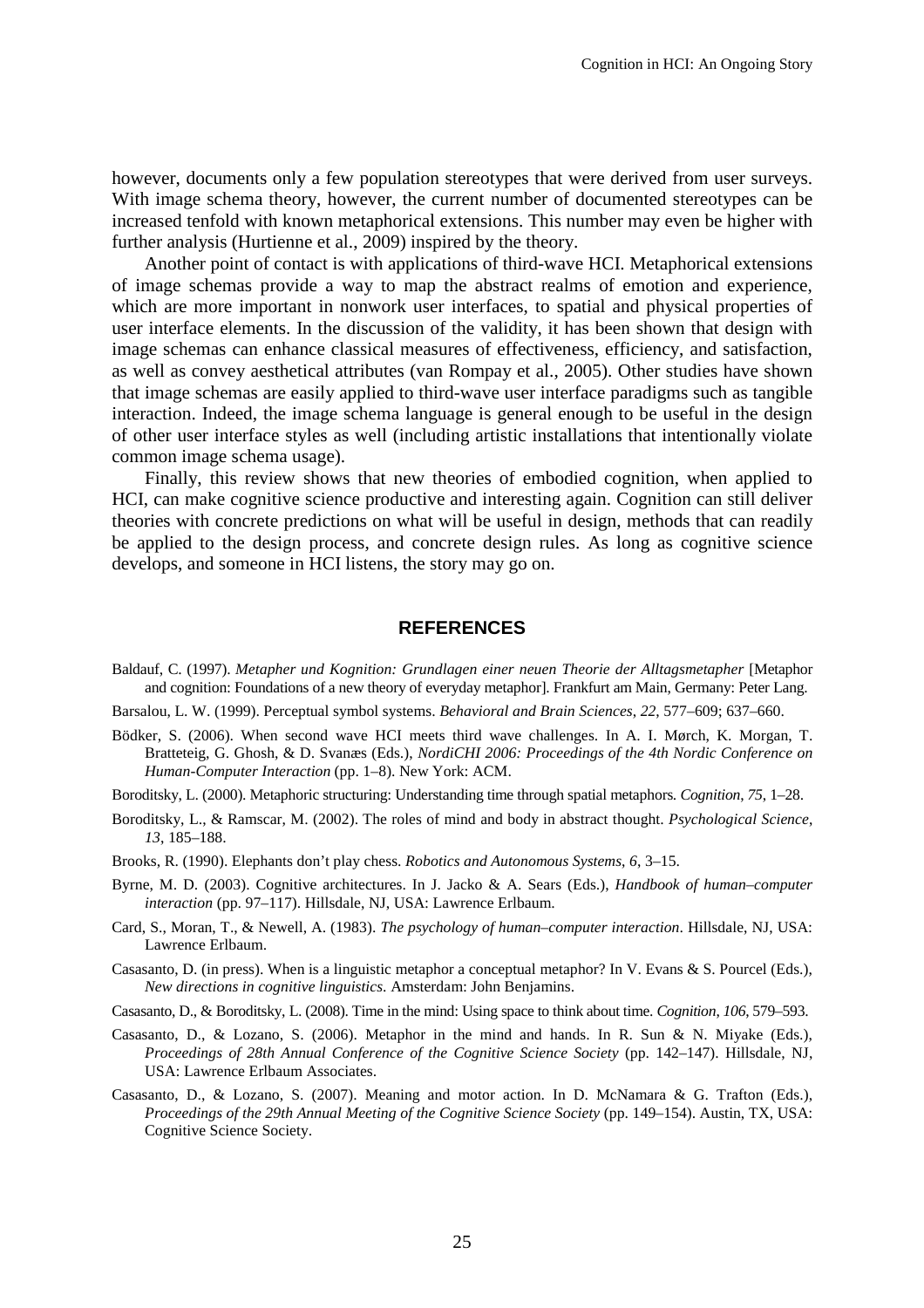Cienki, A., & Müller, C. (2008). Metaphor, gesture, and thought. In R. W. Gibbs (Ed.), *The Cambridge handbook of metaphor and thought* (pp. 483–500). Cambridge, UK: Cambridge University Press.

Clausner, T. C., & Croft, W. (1999). Domains and image schemas. *Cognitive Linguistics*, *10*, 1–31.

- Cohen, J. (1988). *Statistical power analysis for the behavioral sciences* (2nd ed.). Hillsdale, NJ, USA: Lawrence Earlbaum Associates.
- Dewell, R. B. (2005). Dynamic patterns of CONTAINMENT. In B. Hampe & J. E. Grady (Eds.), *From perception to meaning: Image schemas in cognitive linguistics* (pp. 369–393). Berlin, NY, USA: Mouton de Gruyter.
- Dourish, P. (2001). *Where the action is: The foundations of embodied interaction*. Cambridge, MA, USA: MIT Press.
- Dreyfus, H. L., Dreyfus, S. E., & Athanasiou, T. (1986). *Mind over machine: The power of human intuition and expertise in the era of the computer*. Oxford, UK: B. Blackwell.
- Feist, M. (2000). *On in and on: An investigation into the linguistic encoding of spatial scenes*. Unpublished doctoral dissertation, Northwestern University, Evanston, IL, USA.
- Garrod, S., Ferrier, G., & Campbell, S. (1999). In and on: Investigating the functional geometry of spatial prepositions. *Cognition*, *72*, 167–189.
- Gibbs, R. W., & Colston, H. L. (1995). The cognitive psychological reality of image schemas and their transformations. *Cognitive Linguistics*, *6*, 347–378.
- Glenberg, A. M., & Kaschak, M. P. (2002). Grounding language in action. *Psychonomic Bulletin & Review*, *9*, 558–565.
- Grudin, J. (2006). Rewind: Is HCI homeless? In search of inter-disciplinary status. *interactions*, *13*(1), 54–59.
- Hampe, B. (2005). Image schemas in cognitive linguistics: Introduction. In B. Hampe & J. E. Grady (Eds.), *From perception to meaning: Image schemas in cognitive linguistics* (pp. 1–12). Berlin, NY, USA: Mouton de Gruyter.
- Hampe, B., & Grady, J. E. (Eds.). (2005). *From perception to meaning: Image schemas in cognitive linguistics*. Berlin, NY, USA: Mouton de Gruyter.
- Harrison, S. Tatar, D., & Sengers, P. (2007). *The three paradigms of HCI*. Retrieved April 6, 2009, from alt.chi forum Web site, http://www.viktoria.se/altchi/submissions/submission\_steveharrison\_0.pdf
- Hurtienne, J. (2009). Image schemas and intuitive use. Unpublished manuscript, Technische Universität, Berlin, Germany.
- Hurtienne, J., & Blessing, L. (2007, August). *Design for intuitive use: Testing image schema theory for user interface design*. Paper presented at the International Conference on Engineering Design, Paris, France.
- Hurtienne, J., Israel, J. H., & Weber, K. (2008). Cooking up real world business applications combining physicality, digitality, and image schemas. In A. Schmidt, H. Gellersen, E., v. d. Hoven, A. Mazalek, P. Holleis, & N. Villar (Eds.), *TEI'08: Second International Conference on Tangible and Embedded Interaction* (pp. 239–246). New York: ACM.
- Hurtienne, J., Stößel, C., & Weber, K. (2009). Sad is heavy and happy is light: Population stereotypes of tangible object attributes. In N. Villar, S. Izadi, M. Fraser, S. Benford, D. Kern, & A. Sahami (Eds.), *TEI'09: Third International Conference on Tangible and Embedded Interaction* (pp. 61–68). New York: ACM.
- Hurtienne, J., Weber, K., & Blessing, L. (2008). Prior experience and intuitive use: Image schemas in user centred design. In P. Langdon, J. Clarkson, & P. Robinson (Eds.), *Designing inclusive futures* (pp. 107– 116). London: Springer.
- International Organization for Standardization [ISO]. (1999, May). *Human-centred design processes for interactive systems* (Standard No. 13407). Geneva, Switzerland: ISO.
- Johnson, M. (1987). *The body in the mind: The bodily basis of meaning, imagination, and reason*. Chicago: University of Chicago Press.
- Kemmerer, D. (2005). The spatial and temporal meanings of English prepositions can be independently impaired. *Neuropsychologia*, *43*, 797–806.
- Kövecses, Z. (2005). *Metaphor in culture: Universality and variation*. Cambridge, UK: Cambridge University Press.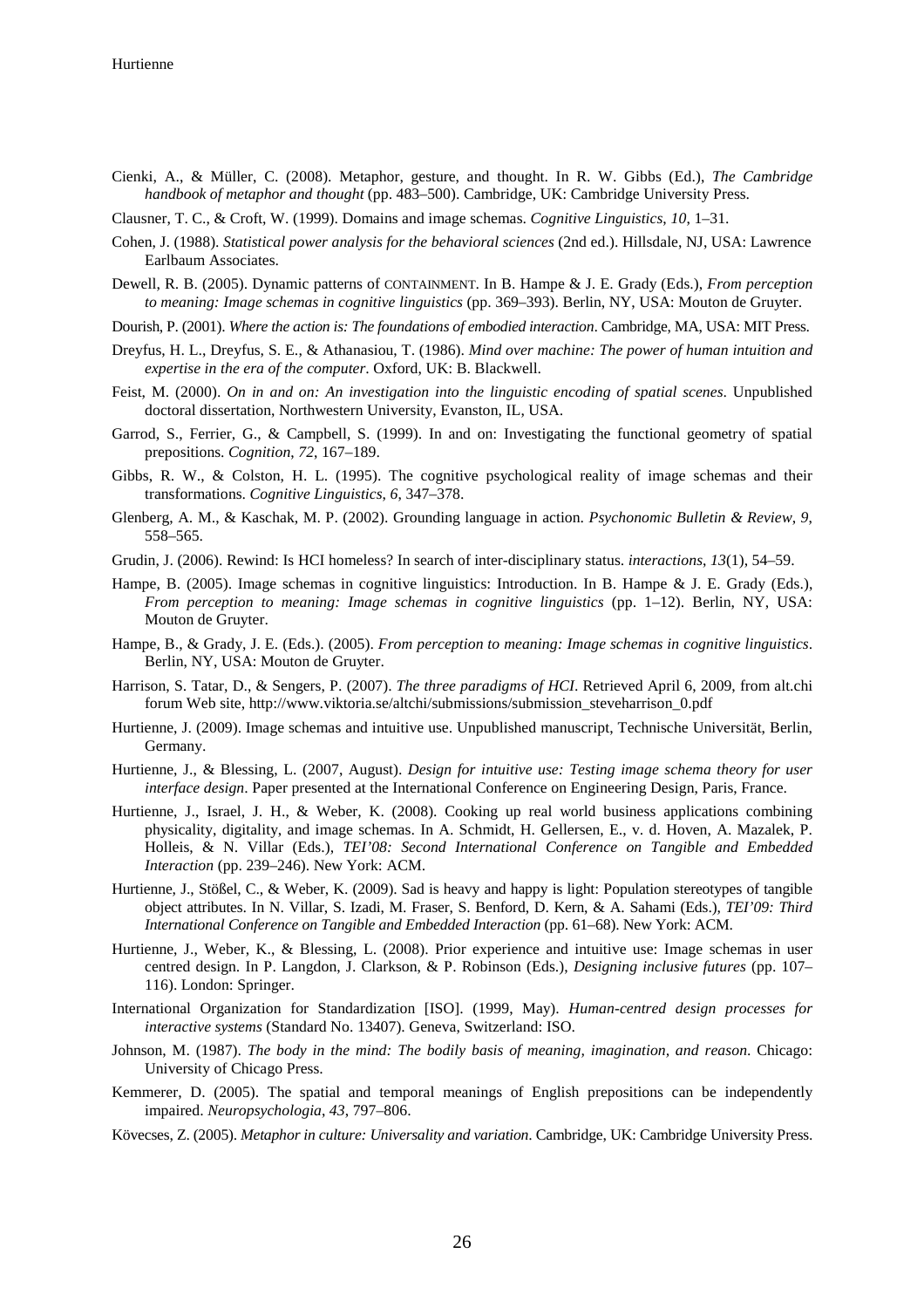Kuhn, T. S. (1970). *The structure of scientific revolutions*. Chicago: University of Chicago Press.

- Kuhn, W., & Frank, A. U. (1991). A formalization of metaphors and image–schemas in user interfaces. In D. M. Mark & A. U. Frank (Eds.), *Cognitive and linguistic aspects of geographic space* (pp. 419–434). Dordrecht, the Netherlands: Kluwer Academic.
- Lakoff, G., & Johnson, M. (1980). *Metaphors we live by*. Chicago: University of Chicago Press.
- Lakoff, G., & Johnson, M. (1999). *Philosophy in the flesh: The embodied mind and its challenge to Western thought*. New York: Basic Books.
- Lakoff, G., & Núñez, R. E. (2000). *Where mathematics comes from: How the embodied mind brings mathematics into being*. New York: Basic Books.
- Lund, A. (2003). *Massification of the intangible: An investigation into embodied meaning and information visualization.* Unpublished doctoral dissertation, Umeå University, Sweden.
- Maglio, P. P., & Matlock, T. (1999). The conceptual structure of information space. In A. Munro (Ed.), *Social navigation of information space* (pp. 155–173). London: Springer.
- Mandler, J. M. (1992). How to build a baby: II. Conceptual primitives. *Psychological Review*, *99*, 587–604.
- Mandler, J. M. (2004). *The foundations of mind: Origins of conceptual thought*. Oxford, UK: Oxford University Press.
- Mandler, J. M. (2005). How to build a baby: III. Image schemas and the transition to verbal thought. In B. Hampe & J. E. Grady (Eds.), *From perception to meaning: Image schemas in cognitive linguistics* (pp. 137–163). Berlin, NY, USA: Mouton de Gruyter.
- Massaro, D., & Cowan, N. (1993). Information processing models: Microscopes of the mind. *Annual Reviews in Psychology*, *44*, 383–425.
- Mayhew, D. J. (1992). *Principles and guidelines in software user interface design*. Englewood Cliffs, NJ, USA: Prentice Hall.
- McNeill, D. (1992). *Hand and mind: What gestures reveal about thought*. Chicago: University of Chicago Press.
- McNeill, D. (2005). *Gesture and thought*. Chicago: University of Chicago Press.
- Meier, B. P., & Robinson, M. D. (2004). Why the sunny side is up. *Psychological Science*, *15*, 243–247.
- Meier, B. P., Robinson, M. D., & Clore, G. L. (2004). Why good guys wear white. *Psychological Science*, *15*, 82–87.
- Meier, B. P., Robinson, M. D., Crawford, L. E., & Ahlvers, W. J. (2007). When "light" and "dark" thoughts become light and dark responses: Affect biases brightness judgments. *Emotion*, *7*, 366–376.
- Newell, A., & Simon, H. (1976). Computer science as empirical inquiry: Symbols and search. *Communications of the ACM*, 19, 113–126.
- Norman, D. N. (1986). Cognitive engineering. In D. N. Norman & S. W. Draper (Eds.), *User-centered system design* (pp. 31–61). Hillsdale, NJ, USA: Lawrence Erlbaum Associates.
- Raubal, M. (1997). Structuring wayfinding tasks with image schemata. Unpublished Master's Thesis. University of Maine, Orono, ME, USA.
- Raubal, M., & Worboys, M. (1999). A formal model of the process of wayfinding in built environments. In C. Freksa & D. M. Mark (Eds.), *Spatial information theory: Cognitive computational foundations of geographic information science* (pp. 381–400). Heidelberg, Germany: Springer.
- Rohrer, T. (2005). Image schemata in the brain. In B. Hampe & J. E. Grady (Eds.), *From perception to meaning: Image schemas in cognitive linguistics* (pp. 165–196). Berlin, NY, USA: Mouton de Gruyter.
- Rosson, M., & Carroll, J (2002). *Usability engineering: Scenario-based development of human-computer interaction*. San Francisco: Morgan Kaufmann.
- Schubert, T. W. (2005). Your highness: Vertical positions as perceptual symbols of power. *Journal of Personality and Social Psychology*, *89*, 1–21.